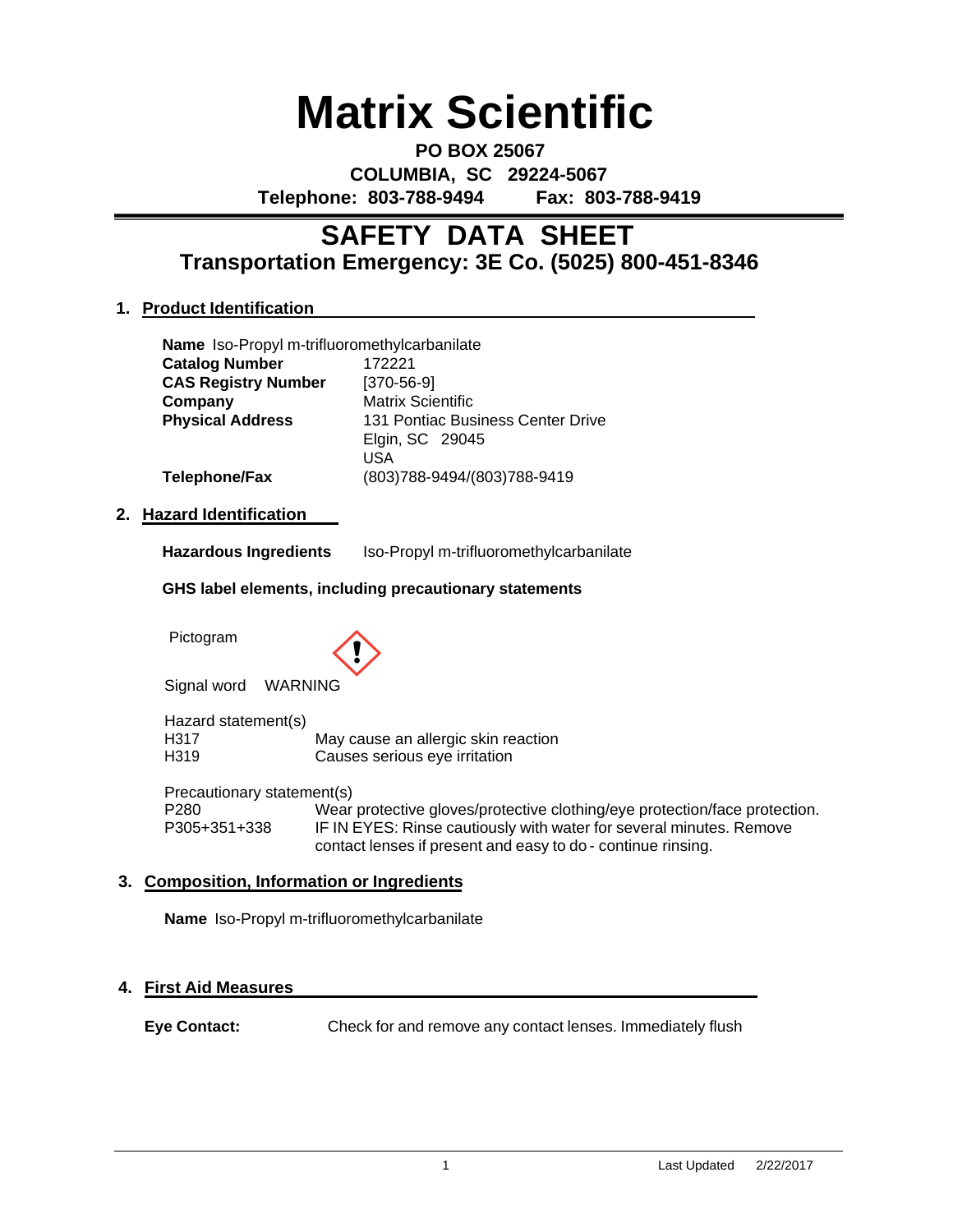|                      | eyes with clean, running water for at least 15 minutes while keeping eyes<br>open. Cool water may be used. Seek medical attention. |
|----------------------|------------------------------------------------------------------------------------------------------------------------------------|
| <b>Skin Contact:</b> | After contact with skin, wash with generous quantities of running water.                                                           |
|                      | Gently and thoroughly wash affected area with running water and non-                                                               |
|                      | abrasive soap. Cool water may be used. Cover the affected area with                                                                |
|                      | emollient. Seek medical attention. Wash any contaminated clothing prior to                                                         |
|                      | reusing.                                                                                                                           |
| Inhalation:          | Remove the victim from the source of exposure to fresh, uncontaminated                                                             |
|                      | air. If victim's breathing is difficult, administer oxygen. Seek medical                                                           |
|                      | attention.                                                                                                                         |
| Ingestion:           | Do NOT induce vomiting. Give water to victim to drink. Seek medical                                                                |
|                      | attention.                                                                                                                         |
|                      |                                                                                                                                    |

# **5. Fire-Fighting Measures**

| <b>Extinguishing media:</b><br><b>Special fire fighting</b> | Carbon dioxide, dry chemical powder, alcohol or polymer foam.                                             |
|-------------------------------------------------------------|-----------------------------------------------------------------------------------------------------------|
| procedures:                                                 | Wear self-contained breathing apparatus and protective clothing to prevent<br>contact with skin and eyes. |
| Unusual fire and<br>explosion hazards/<br>decomposition of  |                                                                                                           |
| product:                                                    | Emits toxic fumes under fire conditions.                                                                  |

# **6. Accidental Release Measures**

Steps to be taken if material is spilled or otherwise released into the environment - Wear Appropriate respirator, impervious boots and heavy rubber (or otherwise impervious) gloves. Scoop up solid material or absorb liquid material and place into appropriate container. Ventilate area and wash affected spill area after pickup is complete. Wash skin immediately with plenty of water. Place solid or absorbed material into containers and close for disposal.

# **7. Handling and Storage**

Avoid prolonged exposure. Use caution when handling. Exposure to any chemical should be limited. Do not breath dust or vapor. Have safety shower and eye wash available. Do not get in eyes, on skin or on clothing. Keep container tightly closed. Store in a cool, dry, well-ventilated place. Ensure adequate ventilation during use. Use only in a chemical fume hood. To the best of our knowledge, the health hazards of this product have not been fully investigated. This product is provided solely for the purpose of research and development.

# **8. Exposure Controls and Personal Protection**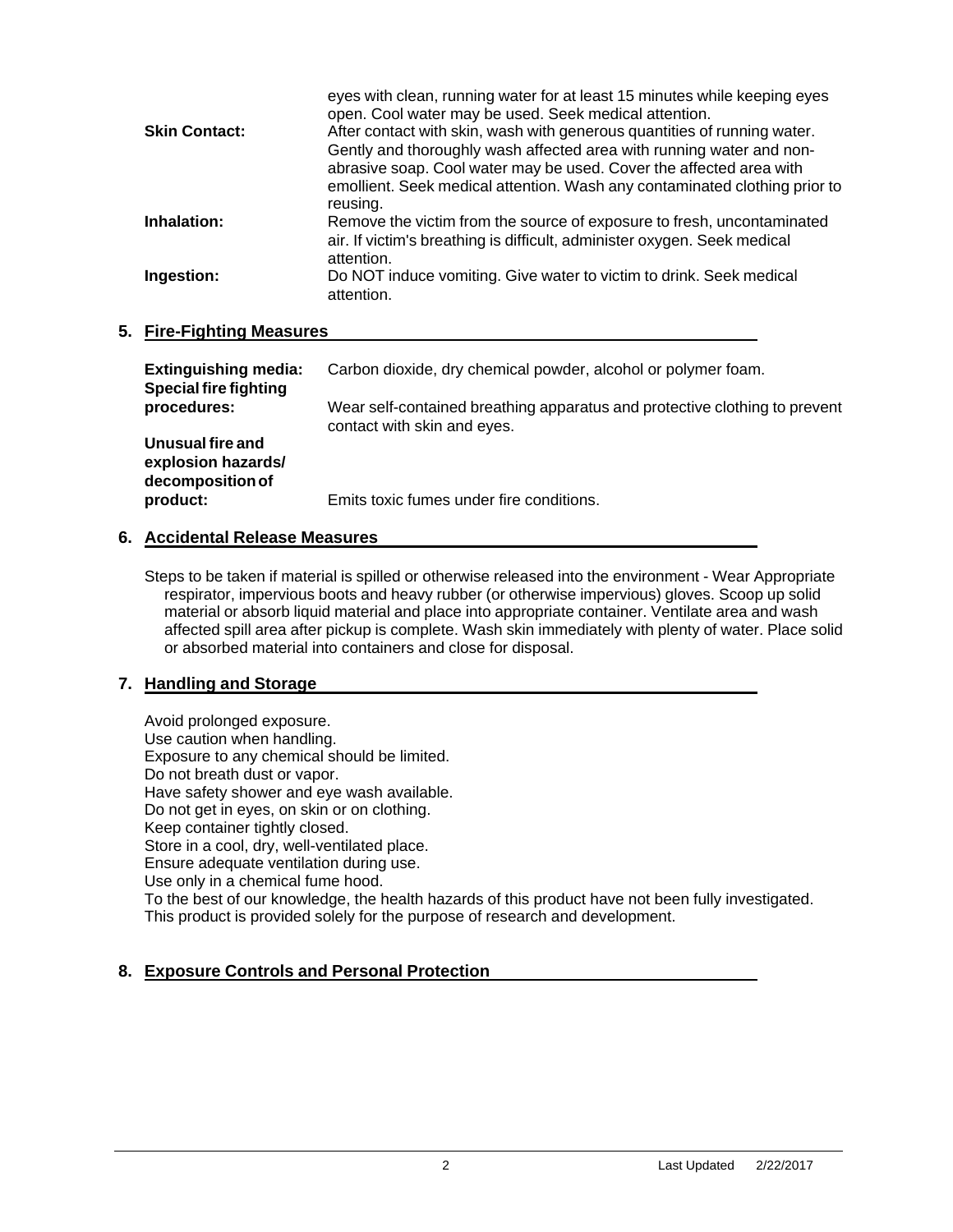Wear Protective safety goggles. Wear chemical-resistant gloves. Wear protective clothing and chemical resistant boots. Ensure ventilation during use. After contact with skin, wash immediately.

# **9. Physical and Chemical Properties**

**Molecular Formula:** C11H12F3NO2 **Molecular Weight:** 247.22 **Melting point (C):** 57-59°

# **10. Stability and Reactivity**

| Incompatibilities:<br>Strong oxidizing agents<br>Strong acids and bases |  |  |
|-------------------------------------------------------------------------|--|--|
|                                                                         |  |  |
| <b>Hazard Decomposition Products</b>                                    |  |  |
| carbon monoxide<br>Carbon                                               |  |  |
| carbon dioxide                                                          |  |  |
| hydrogen fluoride<br><b>Fluorine</b>                                    |  |  |
| oxides of nitrogen<br><b>Nitrogen</b>                                   |  |  |

# **11. Toxicological Information**

## **Acute effects:**

Irritant May be harmful by ingestion and inhalation. Material is irritating to mucous membranes and upper respiratory tract. To the best of our knowledge, the toxicological properties of this product have not been fully investigated or determined.

## **12. Ecological Information**

| <b>Mobility:</b>             | Data not known    |
|------------------------------|-------------------|
| <b>Persistence and</b>       |                   |
| degradability:               | No data available |
| <b>Cumulative potential:</b> | No data available |
| Other adverse effects:       | No data available |

## **13. Disposal Considerations**

Absent other actions demanded by federal or local regulations - Dissolve or mix the material with a combustible solvent and burn in a requlated, chemical incinerator equipped with after burner and scrubber.

Observe all federal, state and local laws.

## **14. Transport Information**